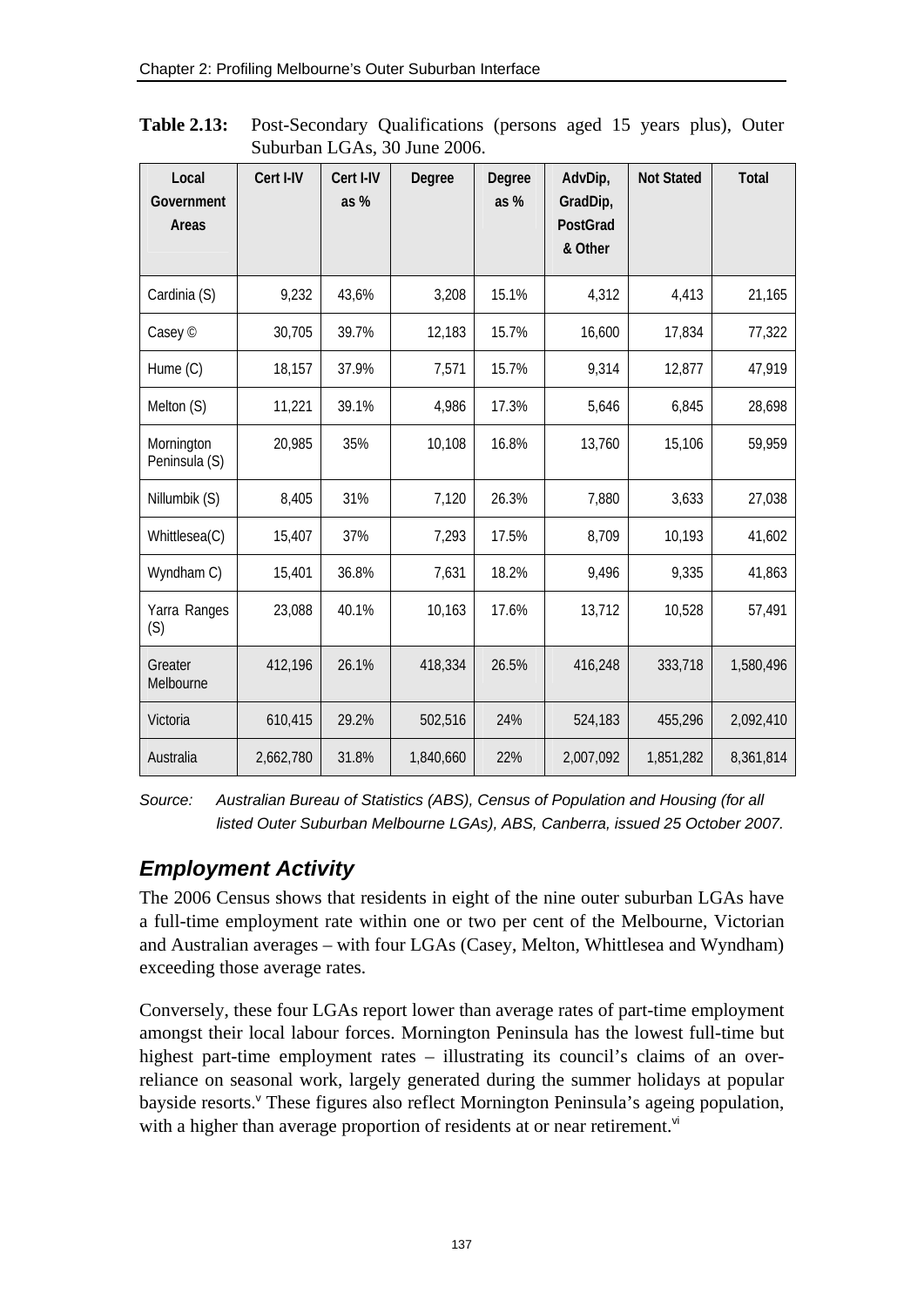| <b>Local Government Areas</b> | <b>Technicians &amp; Trade</b> | Managers | Clerical & Administrative | Professionals | Labourers | Sales | Machinery Operators &<br><b>Drivers</b> | Community & Personal<br>Services |
|-------------------------------|--------------------------------|----------|---------------------------|---------------|-----------|-------|-----------------------------------------|----------------------------------|
| Cardinia (S)                  | 18.7%                          | 13.8%    | 13.8%                     | 13.3%         | 11.8%     | 9.6%  | 9.2%                                    | 8.0%                             |
| Casey (C)                     | 17.6%                          | 10.1%    | 16.3%                     | 11.8%         | 12.5%     | 10.9% | 11.2%                                   | 7.3%                             |
| Hume (C)                      | 16.7%                          | 9.3%     | 17.2%                     | 11.5%         | 12.3%     | 10.5% | 11.4%                                   | 8.7%                             |
| Melton (S)                    | 17.0%                          | 9.5%     | 17.6%                     | 12.6%         | 11.2%     | 10.1% | 11.1%                                   | 8.5%                             |
| Mornington Peninsula (S)      | 18.6%                          | 13.3%    | 12.8%                     | 17.2%         | 9.9%      | 11.3% | 5.0%                                    | 10.1%                            |
| Nillumbik (S)                 | 14.9%                          | 14.9%    | 16.6%                     | 24.1%         | 5.8%      | 10.2% | 3.1%                                    | 8.8%                             |
| Whittlesea (C)                | 17.1%                          | 9.0%     | 16.5%                     | 12.0%         | 13.0%     | 11.0% | 10.6%                                   | 8.4%                             |
| Wyndham (C)                   | 15.7%                          | 10.6%    | 18.0%                     | 14.1%         | 10.4%     | 10.1% | 10.4%                                   | 8.6%                             |
| Yarra Ranges (S)              | 18.8%                          | 12.3%    | 14.8%                     | 16.3%         | 10.5%     | 10.1% | 6.4%                                    | 9.0%                             |
| <b>Greater Melbourne</b>      | 13.6%                          | 12.5%    | 15.9%                     | 22.0%         | 8.7%      | 10.2% | 6.4%                                    | 8.1%                             |
| Victoria                      | 14.0%                          | 13.5%    | 14.8%                     | 20.8%         | 9.9%      | 10.1% | 6.6%                                    | 8.4%                             |
| Australia                     | 14.4%                          | 13.2%    | 15.0%                     | 19.8%         | 10.5%     | 9.8%  | 6.6%                                    | 8.8%                             |

**Table 5.2:** Occupation Types by Motor Vehicles, Outer Suburban LGAs – 30 June 2006

*Source: Australian Bureau of Statistics (ABS), 2006 Census of Population and Housing (for all listed Outer Suburban Melbourne LGAs), ABS, Canberra, 25 October 2007.* 

## *Travel to Work*

Though public transport patronage has markedly risen in 2008 – largely in direct response to record petrol price rises – private car travel remains by far the most dominant method of transport to and from work for residents of the outer suburbs.

According to the 2006 Census, an average of two out of every three employed residents in Melbourne's outer suburbs drove to work on Census Day 2006 – either as a sole driver or accompanied by passengers. All outer suburban areas reported a higher rate of car driver use than the Greater Melbourne average of 61 per cent. Of the nine interface LGAs, Nillumbik had the lowest car driver use at 65.7 per cent, whilst Casey had the highest at 69.6 per cent.<sup>131</sup> Across these same outer areas, the next highest used travel to work method was as a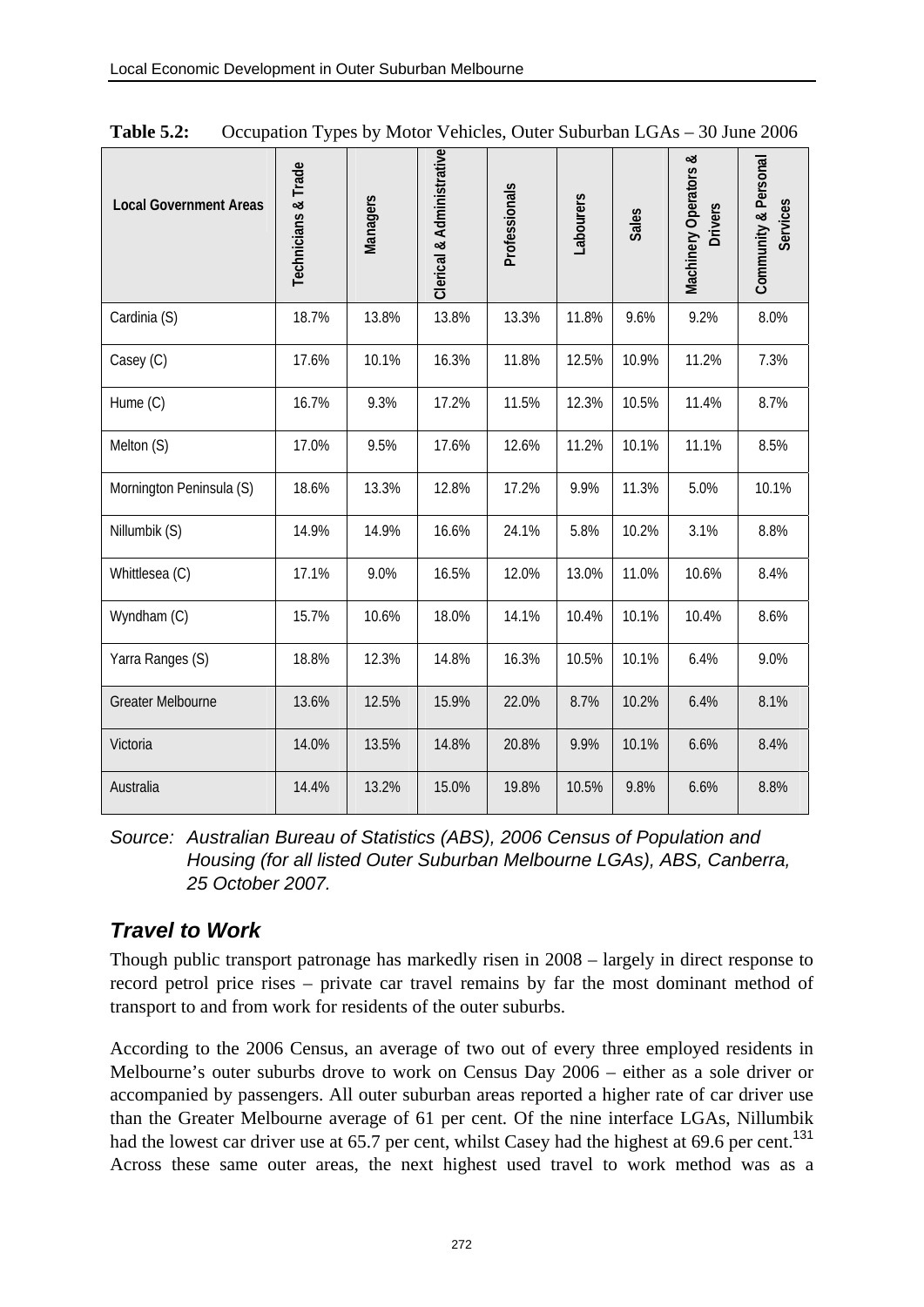car passenger, ranging from 3.9 per cent in Nillumbik to 6.3 per cent in Wyndham – higher than the Greater Melbourne average of 4.7 per cent.<sup>132</sup>

The number of residents solely using public transport (train, bus, ferry, tram / light rail and taxis combined) was below the Greater Melbourne average of 10.4 per cent in all nine outer suburban areas. Of the nine interface LGAs, Mornington Peninsula had the lowest public transport use at 1.7 per cent, while Whittlesea and Wyndham shared the highest at 5.7 per cent. Of the remaining LGAs, Cardinia was at 2.7 per cent, Yarra Ranges was 3.8 per cent, Casey was 4 per cent, Hume was 5.1 per cent, Melton was 5.5 per cent and Nillumbik was 5.5 per cent.<sup>133</sup>

The Census provides no insight as to *why* Melbourne's outer suburbs have an above-average reliance on driving to work and conversely, a below-average use of public transport. However, anecdotal evidence and public submissions to the Committee presented later in this section suggests this usage pattern is influenced by:

the availability, reliability and cost of alternative transport, especially public transport;

the limited or non-existent 'cross-town' or 'orbital' connectivity of Greater Melbourne's established train network;

limited car-parking at outer suburban train stations, to encourage a 'park and ride mentality'; and

as discussed earlier, a higher than average concentration of residents listing 'Technicians and Trades' as their occupation and thus generally relying on driving to their workplaces with tools, plant and equipment aboard, rather than using public transport.<sup>134</sup>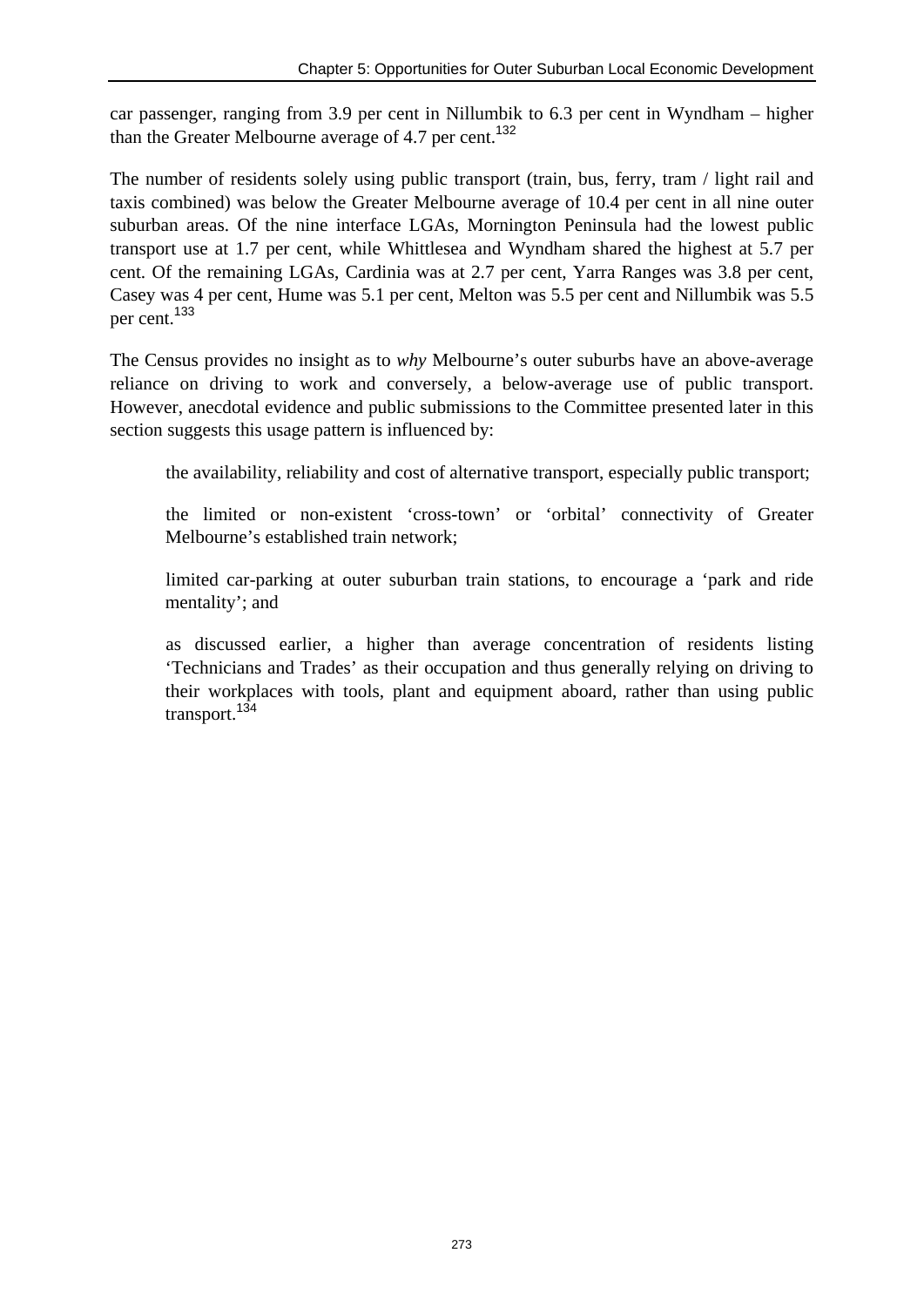| Local Government Areas     | Car - As Driver | Car- as Driver (% of total-All Methods) | Car - As Passenger | Car - As Passenger (% of total persons - All<br>Methods-see Table 5.5) | <b>Truck</b> | Motorbike/Scooter | <b>Bicycle</b> | Other | Walked Only | Total Persons (one Method incl. Public<br>Transport users) |
|----------------------------|-----------------|-----------------------------------------|--------------------|------------------------------------------------------------------------|--------------|-------------------|----------------|-------|-------------|------------------------------------------------------------|
| Cardinia (S)               | 17,927          | 65.9%                                   | 1,229              | 4.5%                                                                   | 575          | 136               | 78             | 121   | 589         | 21,239                                                     |
| Casey (C)                  | 70,046          | 69.6%                                   | 5,769              | 5.7%                                                                   | 1,529        | 470               | 246            | 373   | 1,022       | 82,786                                                     |
| Hume (C)                   | 41,422          | 67.5%                                   | 3,769              | 6.1%                                                                   | 824          | 262               | 161            | 266   | 825         | 50,085                                                     |
| Melton (S)                 | 25,297          | 68.2%                                   | 2,212              | 6.0%                                                                   | 502          | 143               | 64             | 135   | 330         | 30,360                                                     |
| Mornington<br>Peninsula(S) | 38,078          | 2,782                                   | 2,782              | 4.8%                                                                   | 787          | 204               | 247            | 373   | 1,754       | 44,991                                                     |
| Nillumbik (S)              | 21,287          | 65.7%                                   | 1,279              | 3.9%                                                                   | 379          | 136               | 73             | 99    | 472         | 25,103                                                     |
| Whittlesea (C)             | 38,315          | 69.3%                                   | 3,101              | 5.6%                                                                   | 778          | 160               | 152            | 206   | 558         | 45,874                                                     |
| Wyndham (C)                | 35,933          | 67.1%                                   | 3,370              | 6.3%                                                                   | 502          | 248               | 173            | 185   | 667         | 43,550                                                     |
| Yarra Ranges (S)           | 46,035          | 66%                                     | 3,187              | 4.6%                                                                   | 1,128        | 323               | 189            | 237   | 1,353       | 54,503                                                     |
| Greater<br>Melbourne       | 1.027m          | 61%                                     | 79,023             | 4.7%                                                                   | 15,531       | 7,525             | 18,909         | 6,540 | 50,894      | 1.346m                                                     |

**Table 5.3:** One Method of Travel to Work: Non-Public Transport (employed persons aged 15-plus), Outer Suburban LGAs – 30 June 2006

*Source: Australian Bureau of Statistics (ABS), 2006 Census of Population and Housing (for all listed Outer Suburban Melbourne LGAs), ABS, Canberra, issued 25 October 2007. Note: the percentage of car drivers is derived from the total number of employed persons (over aged 15-years plus), and therefore includes those who worked at home, did not go to work or did not state their mode of travel to work; if these three respondent groups were excluded then the percentage of car drivers would be significantly higher for all LGAs and the state.*